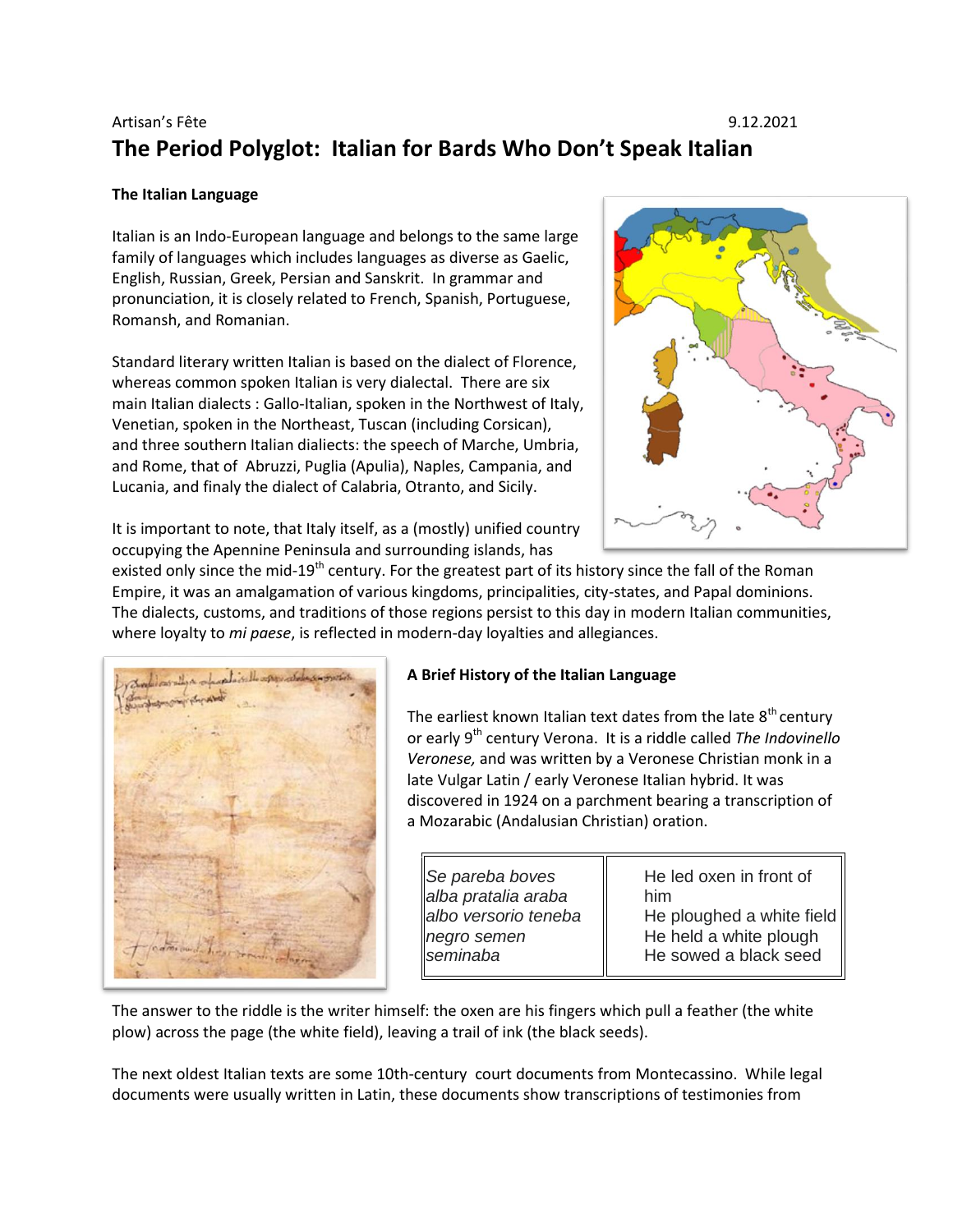Montecassino in the regional dialiect. , and then three central Italian texts from the 11th century. The first literary work are from  $12<sup>th</sup>$  century Tuscany. Italian,

#### **Dante Alighieri, the Father of the Italian Language**

1265–1321). Dante Alighieri (1265 – 1321) is generally considered, along with Shakespeare and Goethe one of greatest poets in Western literature. His masterpiece, La divina commedia (The Divine Comedy), continues to be widely read and celebrated more than 650 years after his death.

Dante chose to write his masterpiece mostly in his own native Tuscan vernacular rather than in Latin. However, having traveled throughout the peninsula, he added to his work, words from other dialects and languages, choosing them for their sound, beauty and meaning nuances. His writing laid the foundation of modern literary Italian.

#### **Italian Pronunciation**

Italian is a phonetic language. In most cases, words are pronounced the way they are spelled. There no silent letters in Italian except for **h**  and the the occasional **g.** But as the rules of Italian are constant and with very few exceptions (usually in the case of loanwords), you will know how to pronounce any letter you encounter in Italian words.



Italian intonation patterns follow simple rules: The stress is usually on the second to the last syllable. For example: ca-PEL-Lo, bam-Bi-ni. The exception is with words that have accent marks in the last letter, in which case the last syllable is emphasized, for example: città - Cit-TA

#### **The Italian Alphabet**

Italian uses the same alphabet as English. The pronunciation in most cases, is similar to that of Spanish. If you speak Spanish fluently, there's a good chance that you understand many Italian words, but can't quite speak the language.

There are a few articulation differences between the way consonant sounds are formed in Italian when compared to those same consonants in English. Certain English consonants are articulated with an extra little puff of air. These plosive consonants, most notably **b, p, t,d, k** are articulated farther forward on the lips and in the mouth in English than they are in Italian. **L** sounds in Italian are articulated closer to the top teeth in Italian than they are in English. The Italian **R** is slighty rolled as it is in Spanish.

Note: As we will see on the next page, words beginning with J, K, W, X, and Y, are rare in Italian and are almost always loanwords.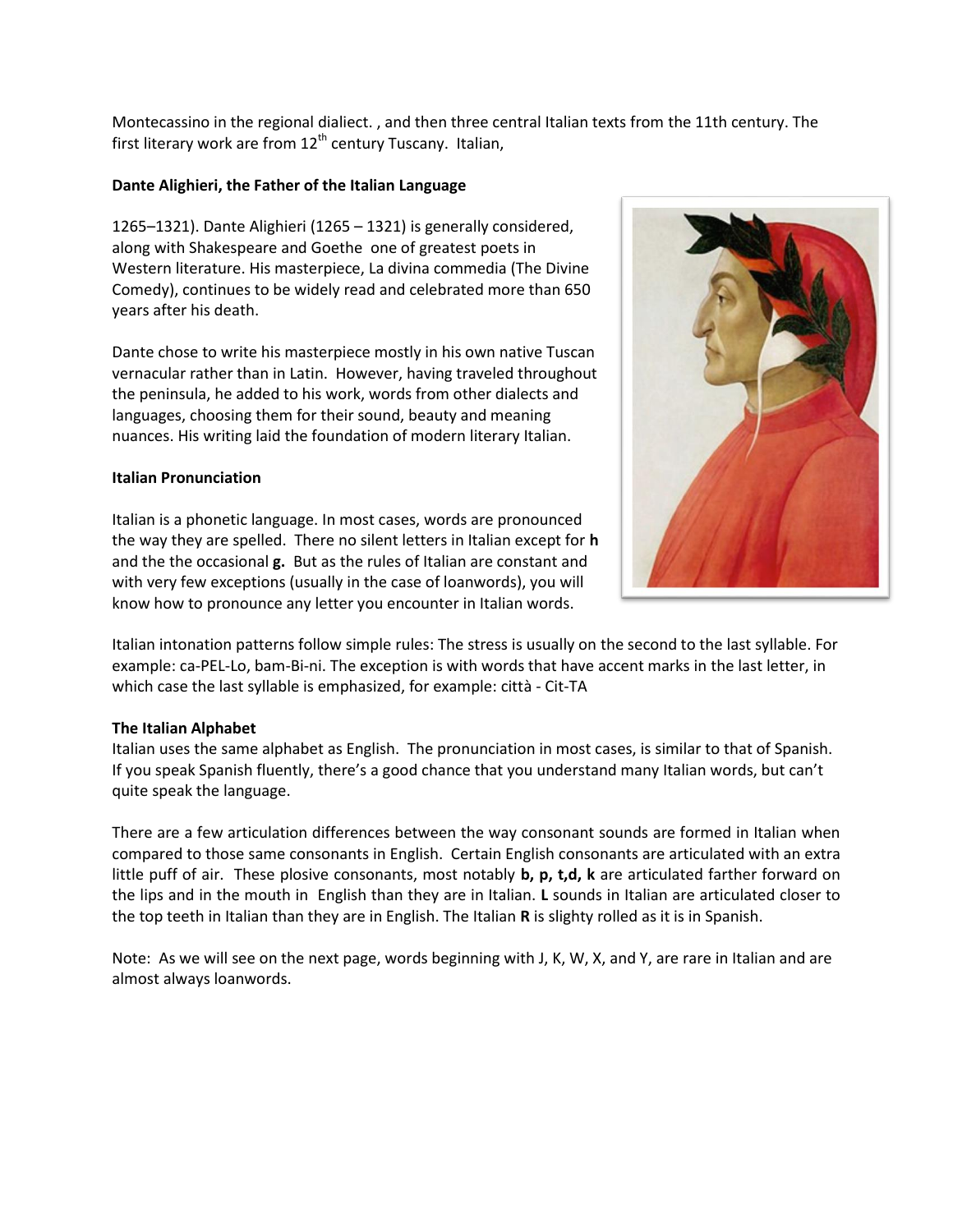| <b>The Italian Alphabet</b> |           |                                                             |                         |  |
|-----------------------------|-----------|-------------------------------------------------------------|-------------------------|--|
| Α                           | ah        | Always pronounced like the ah sound in the word bar.        | albero - tree           |  |
| B                           | bi        | As in English, without the plosive, as in banana.           | barca - boat            |  |
| C                           | ci        | $C -$ If followed by an e, or an i, c is pronounced like    | Cioccolato - chocolate, |  |
|                             |           | the ch in cheese. If followed by an a, u, o, or an h' it    | chiaro-clear            |  |
|                             |           | will sound like the c in cut, and is slightly plosive.      | cane (dog)              |  |
| D                           | di        | As in in English, without the plosive,                      | dadi - dice             |  |
| E                           | eh        | It can be open (like the e in net) or closed (like the a in | elefante - elephant     |  |
|                             |           | say), depending on its location in the word. It can also    |                         |  |
|                             |           | vary slightly depending on the regional accent of the       |                         |  |
|                             |           | speaker.                                                    |                         |  |
| F                           | effe      | As in in English.                                           | fiore - flower          |  |
| G                           | gi        | If followed by an $I$ , $g$ is pronounced like the $j$ in   | giorno - day            |  |
|                             |           | jumble. If followed by an n, it is pronounced like the ni   | gnocci - dumpling),     |  |
|                             |           | in the word 'onion'. If followed by I (usually in the       | figlio - son            |  |
|                             |           | middle of a word), it is silent. If followed by any other   | gatto-cat               |  |
|                             |           | letter, 'g' is pronounced the same as in the English        |                         |  |
|                             |           | words game or go.                                           |                         |  |
| H                           | acca      | Only ever used to define the pronunciation of c, g or       | hotel - hotel           |  |
|                             |           | silently.                                                   | spaghetti - spaghetti   |  |
| $\mathsf{I}$                | i         | Always pronounced like the ee in see.                       | imbuto - funnel         |  |
| J                           | I lunga   | Interestingly, most J-words in Italian are leftovers        | Juventus - youth        |  |
|                             |           | from Latin or loanwords from other languages. In the        | jazz                    |  |
|                             |           | case of Latin words, J is pronounced as a long i or the     | jabot                   |  |
|                             |           | same as in the source languages.                            |                         |  |
| К                           | cappa     | As in English without the plosive.                          | karatė - karate         |  |
| L                           | elle      | Almost the same as in English, but articulated closer       | leone - lion            |  |
|                             |           | to the top teeth, as when one sings Fa-la-la.               |                         |  |
| M                           | emme      | As in in English.                                           | mela - apple            |  |
| N                           | enne      | As in in English.                                           | nave - ship             |  |
| O                           | o         | Always pronounced as the o in home.                         | orologio - clock        |  |
| P                           | pi        | As in English, without the plosive                          | pera - pear             |  |
| Q                           | Cu        | Always pronounced like the k in the English word<br>make    | quadro-painting         |  |
| R                           | erre      | Slightly rolled as in Spanish.                              | ruota - wheel           |  |
| S                           | esse      | As in in English.                                           | sole - sun              |  |
| Τ                           | ti        | As in in English, without the plosive.                      | tavolo-table            |  |
| U                           | u         | Always pronounced like the oo in boot.                      | uva -grape              |  |
| V                           | vi        | As in English                                               | vaso – vase, jar        |  |
| W                           | vi doppia | As in English                                               | whisky                  |  |
| X                           | <b>Ix</b> | As in English                                               | claxon - horn, siren    |  |
| Υ                           | ipsilon   | As in English                                               | yen                     |  |
| Z                           | zeta      | Always pronounced like the 'ts' in the English word         | zebra - zebra           |  |
|                             |           | mats.                                                       |                         |  |